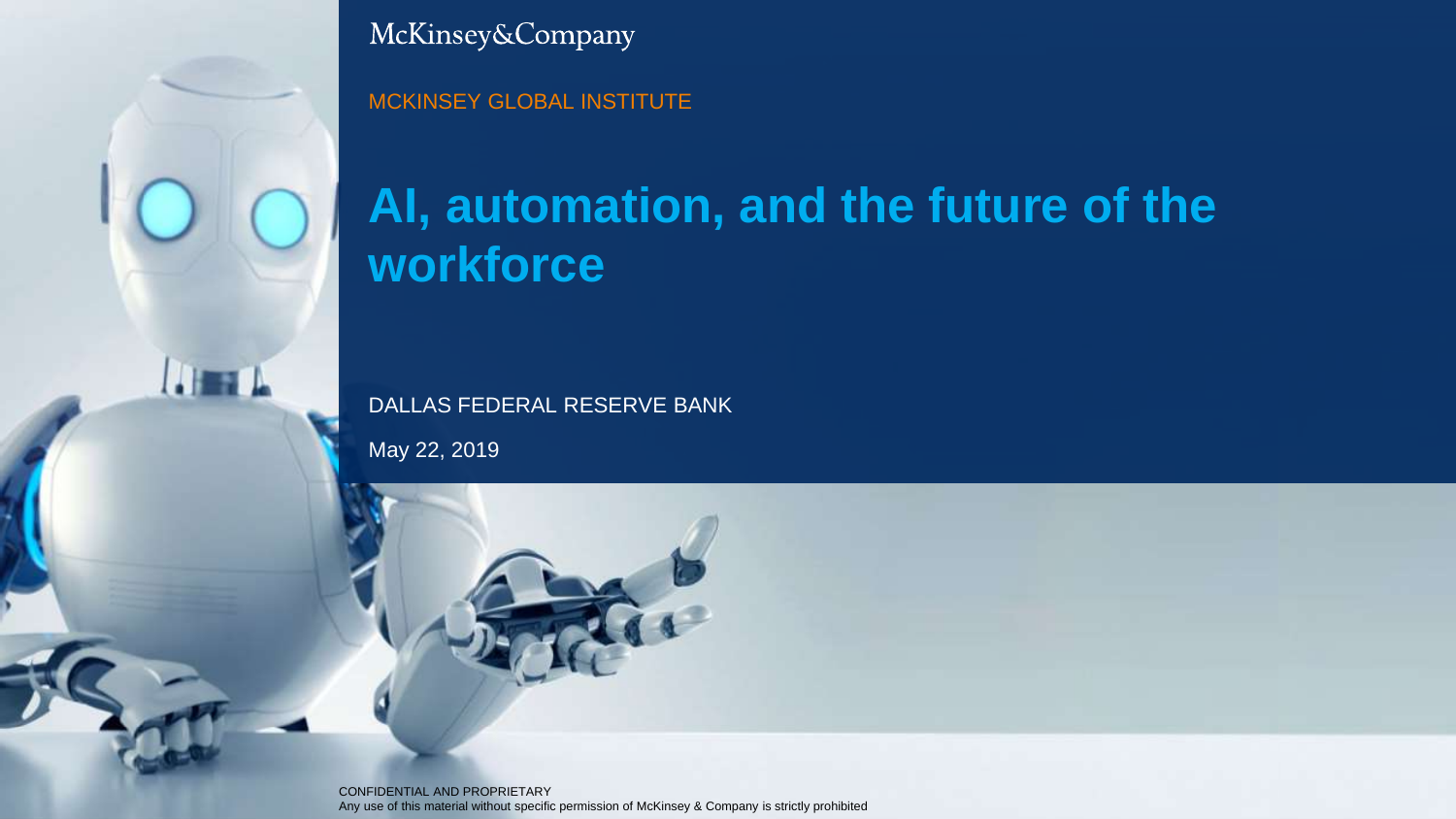Amazing progress in AI and robotics

1 **Future of work….**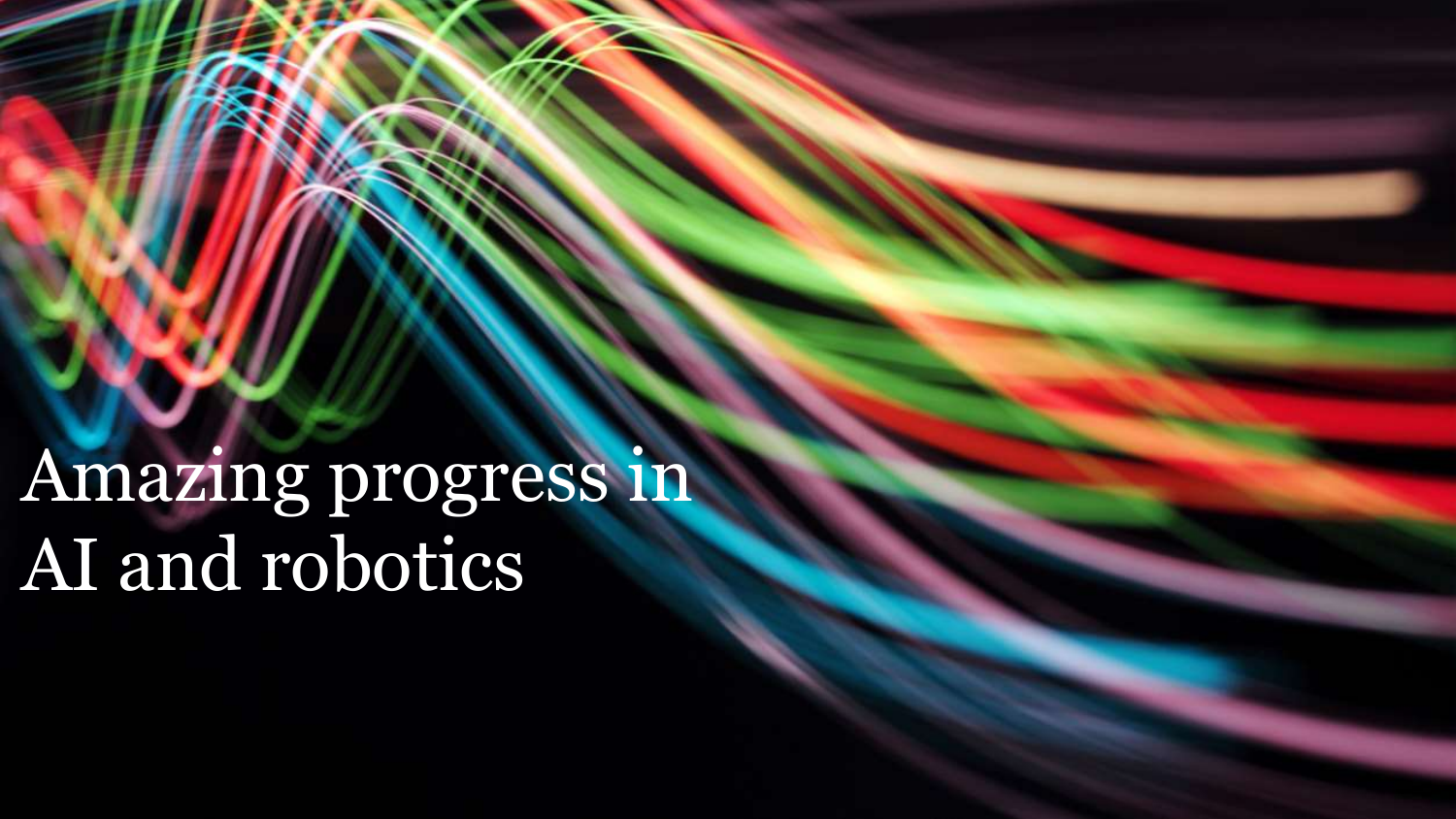## Five technology systems characterize the current AI landscape



Machine learning & Deep learning



*"Artificial Intelligence (AI) is intelligence exhibited by machines, with cognitive functions that are associated to humans. Cognitive functions include all aspects of perceiving, reasoning, learning, and problem-solving"*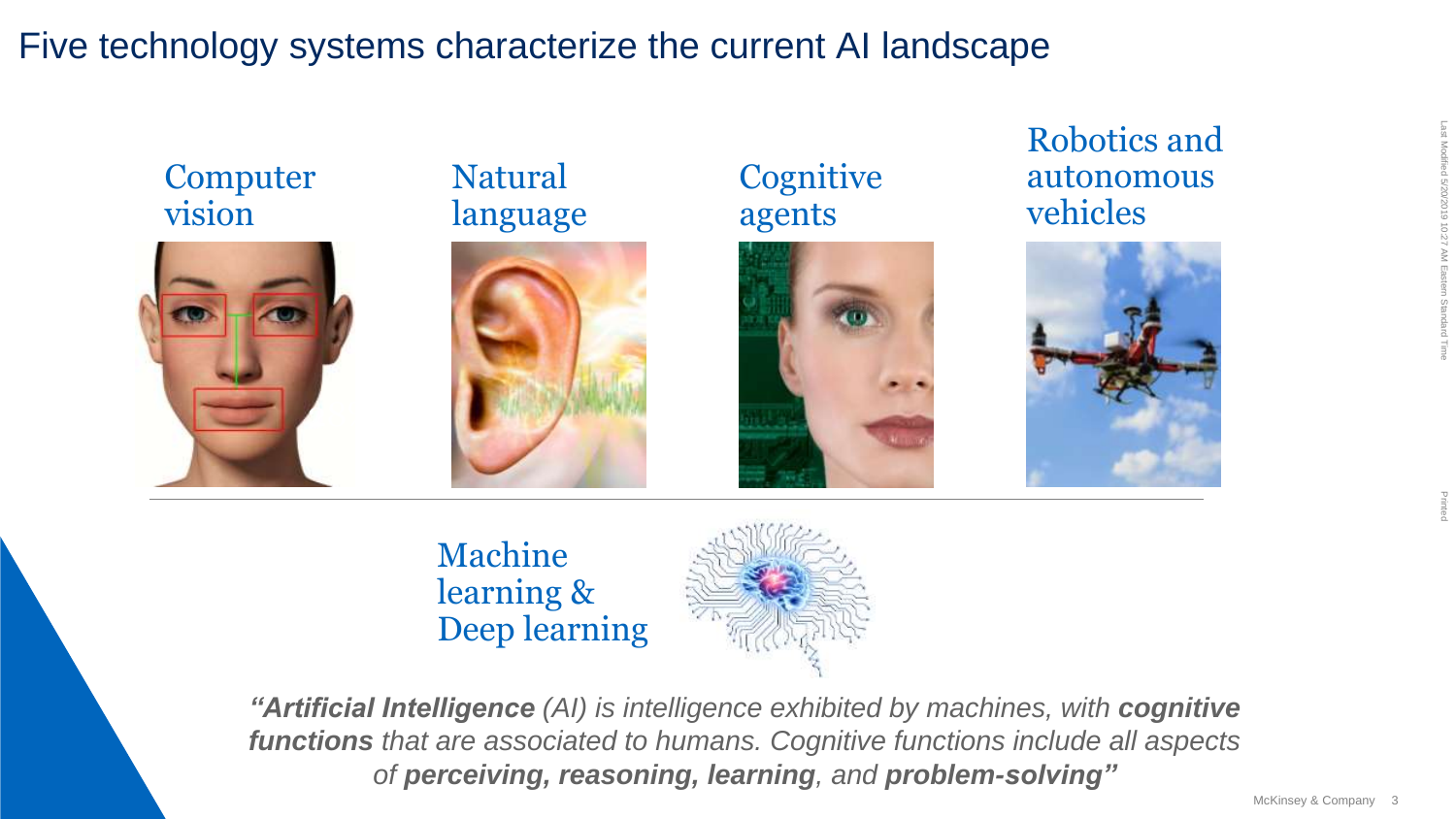Example: Amelia (virtual assistant) deployed at a major retail company customer service center now handles nearly two-thirds of customer questions

**Improve speed and efficiency of Digital Service Center**

Agents handle  $65,321$  calls / month

MTTR of  $18.2$  minutes

Average Speed of Answer (ASA)  $55$  secs

## Challenge Approach

**Amelia deployed**

#### **Customer**



## Impact

Amelia resolves: **>64% of enquiries**

#### Amelia handles

 $42,165$  calls / month

MTTR of  $4.5$  minutes

Average Speed of Answer

 $(ASA)$   $2$  secs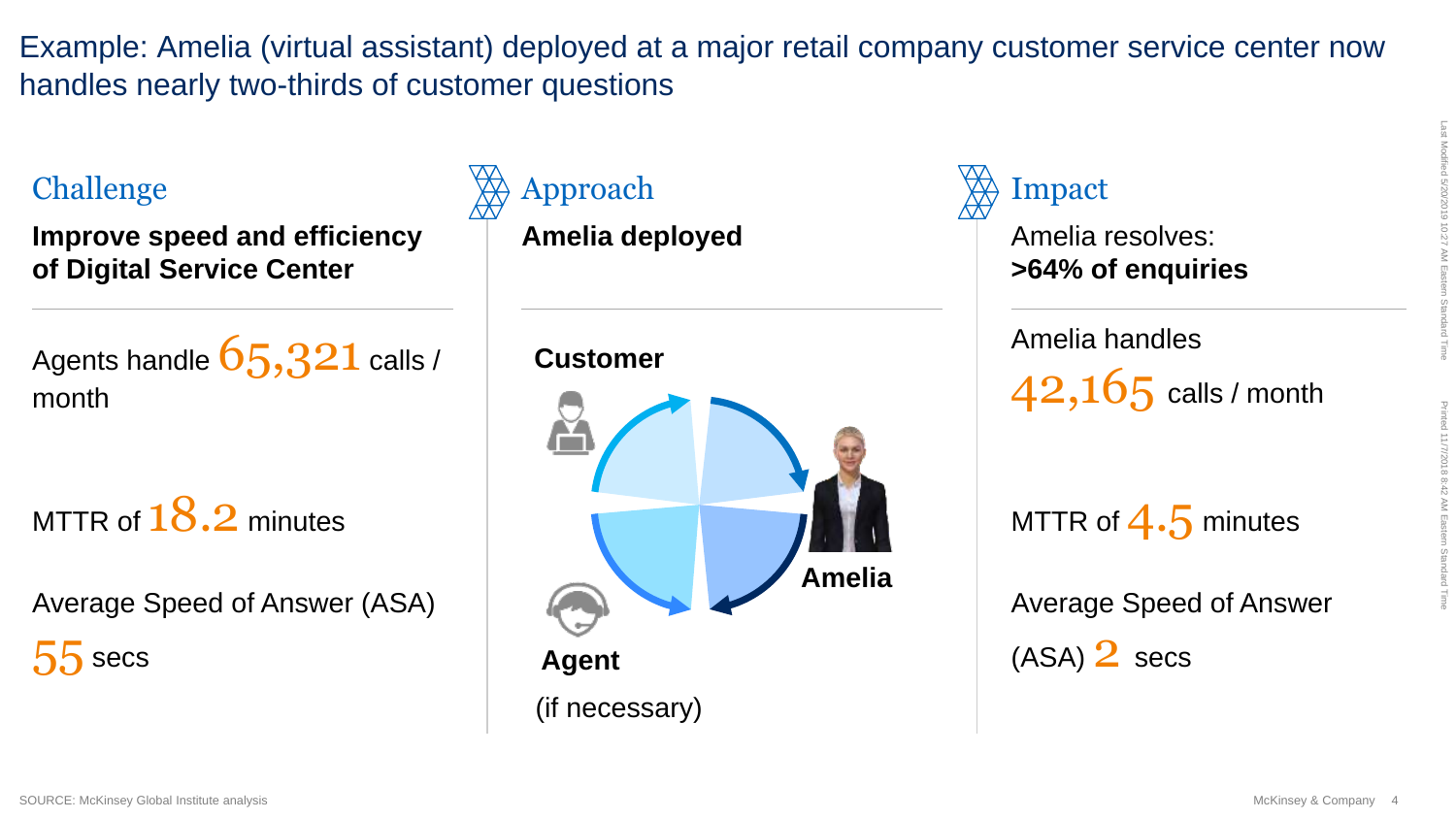

Verily combines machine learning algorithms and image recognition to achieve 95.9% accuracy in diabetic retinopathy diagnosis

#### Technology:

- Visual
	- recognition: gain understanding of visual input, extracting information of different features
- Prediction: Based on the data, predict potential onset of diabetic retinopathy and diabetic macular edema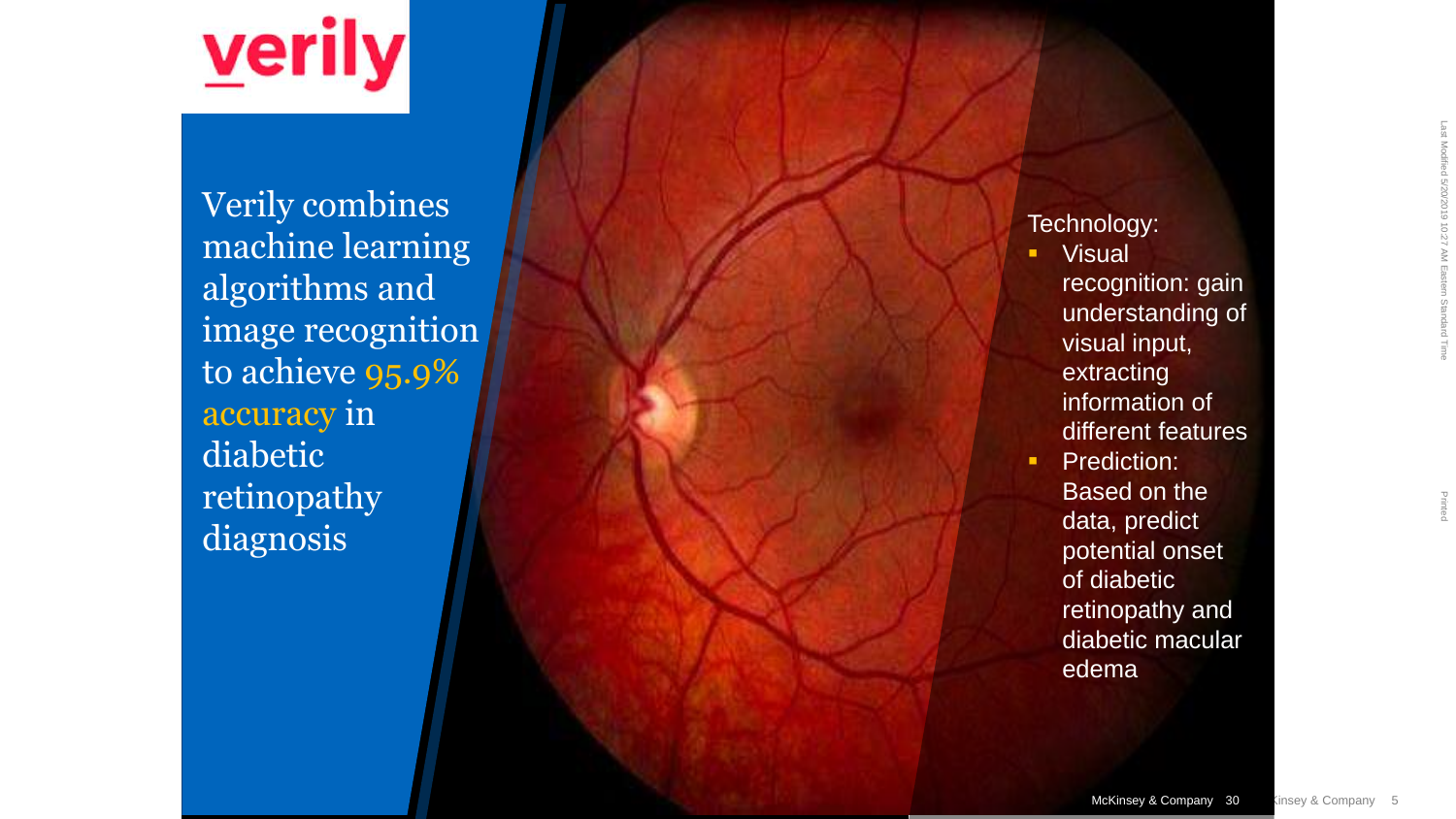#### Autonomous robotics are transforming supply chain logistics and in-store operations

#### **Robotic arms can load / unload pallets**



#### **Robots bring warehouse shelves to pickers**



#### **Robotized in-store inventory scans use image recognition**

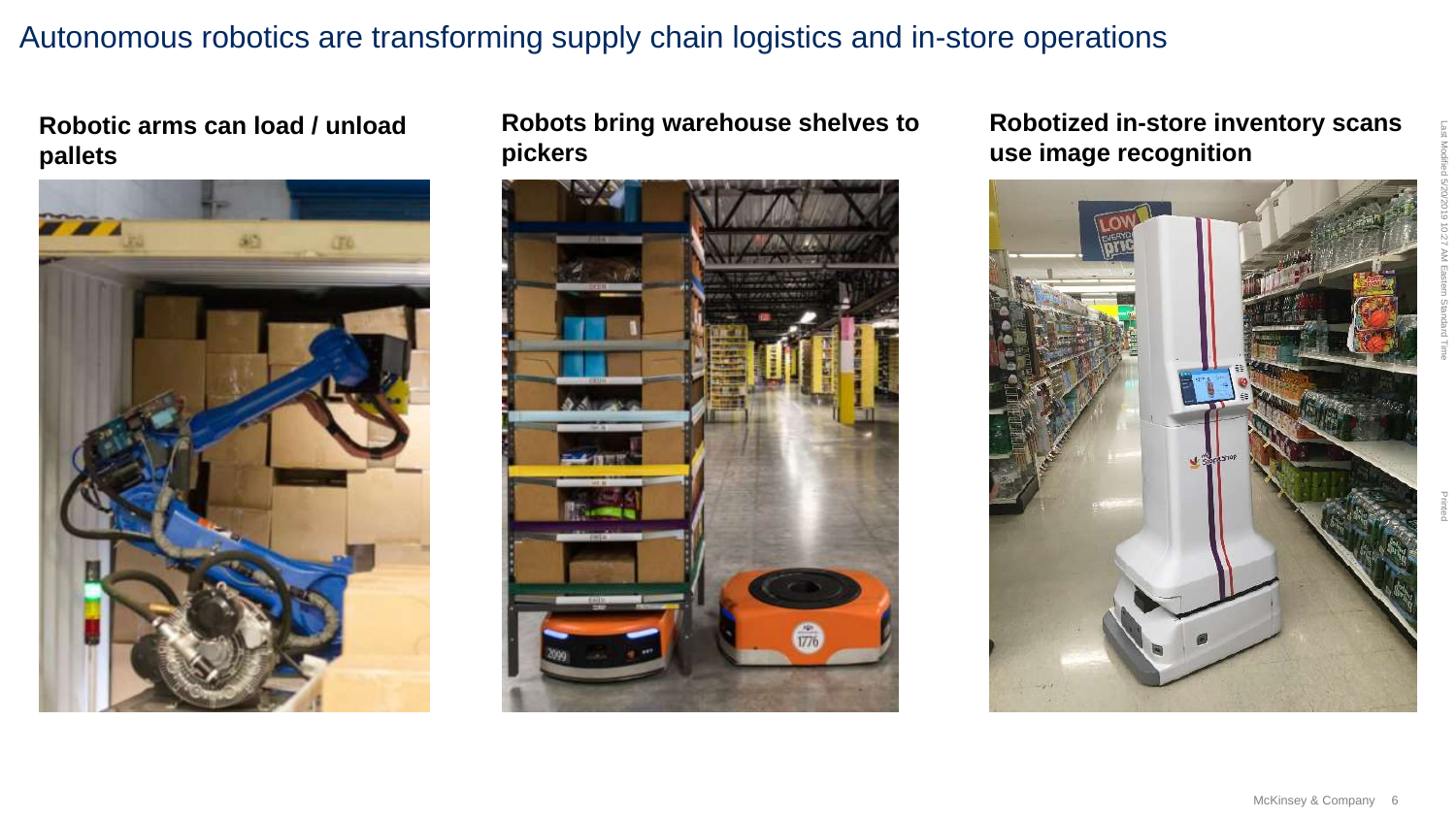## Automation and AI are transforming work

McKinsey & Company

Last Modified 5/20/2019 10:27 AM Eastern Standard Time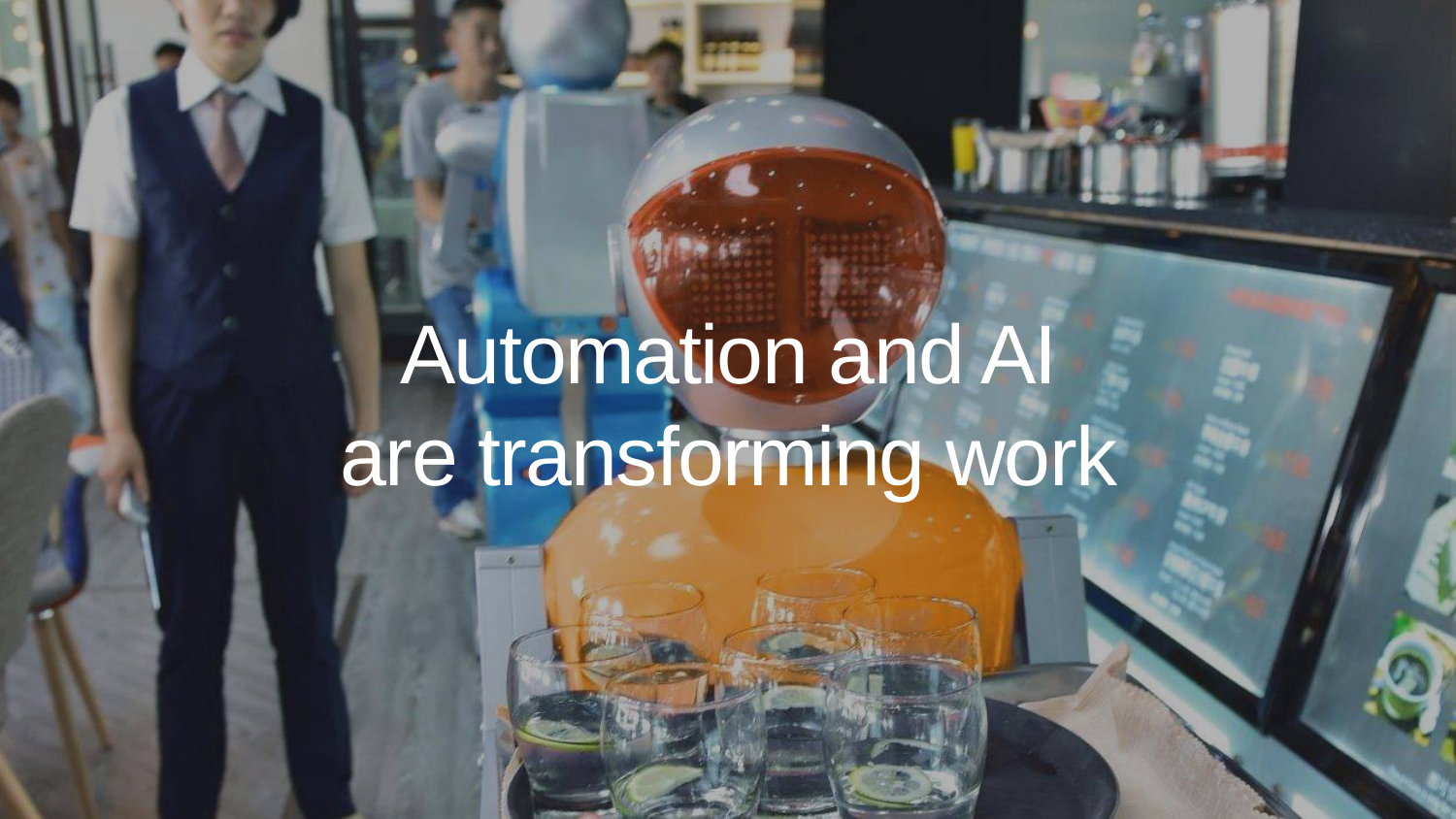Our approach focuses on the tasks and activities within occupations and the capabilities of currently demonstrated technologies





Based on currently demonstrated technology capabilities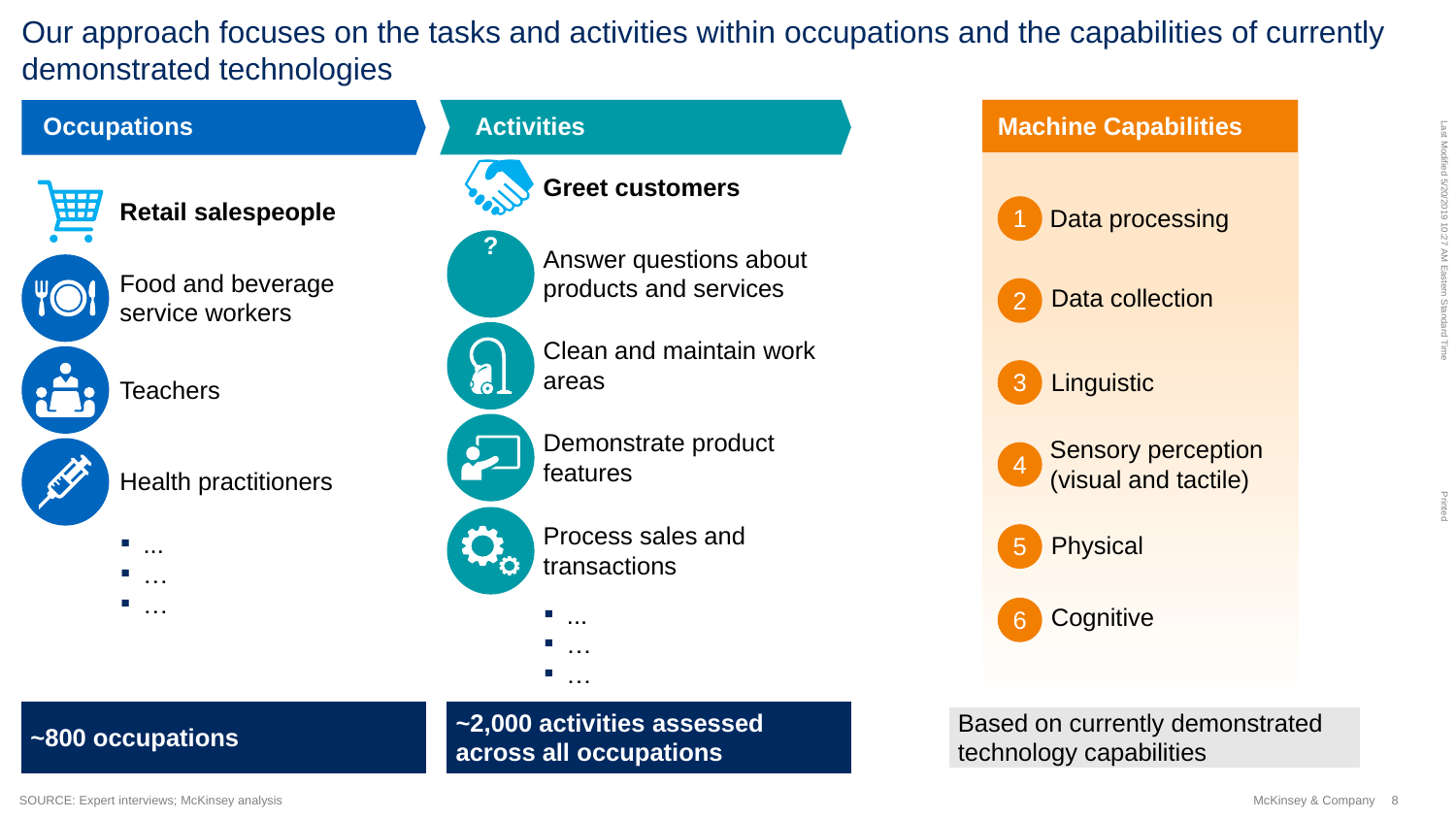## Automation will transform most jobs, but fewer than 10% can be fully automated



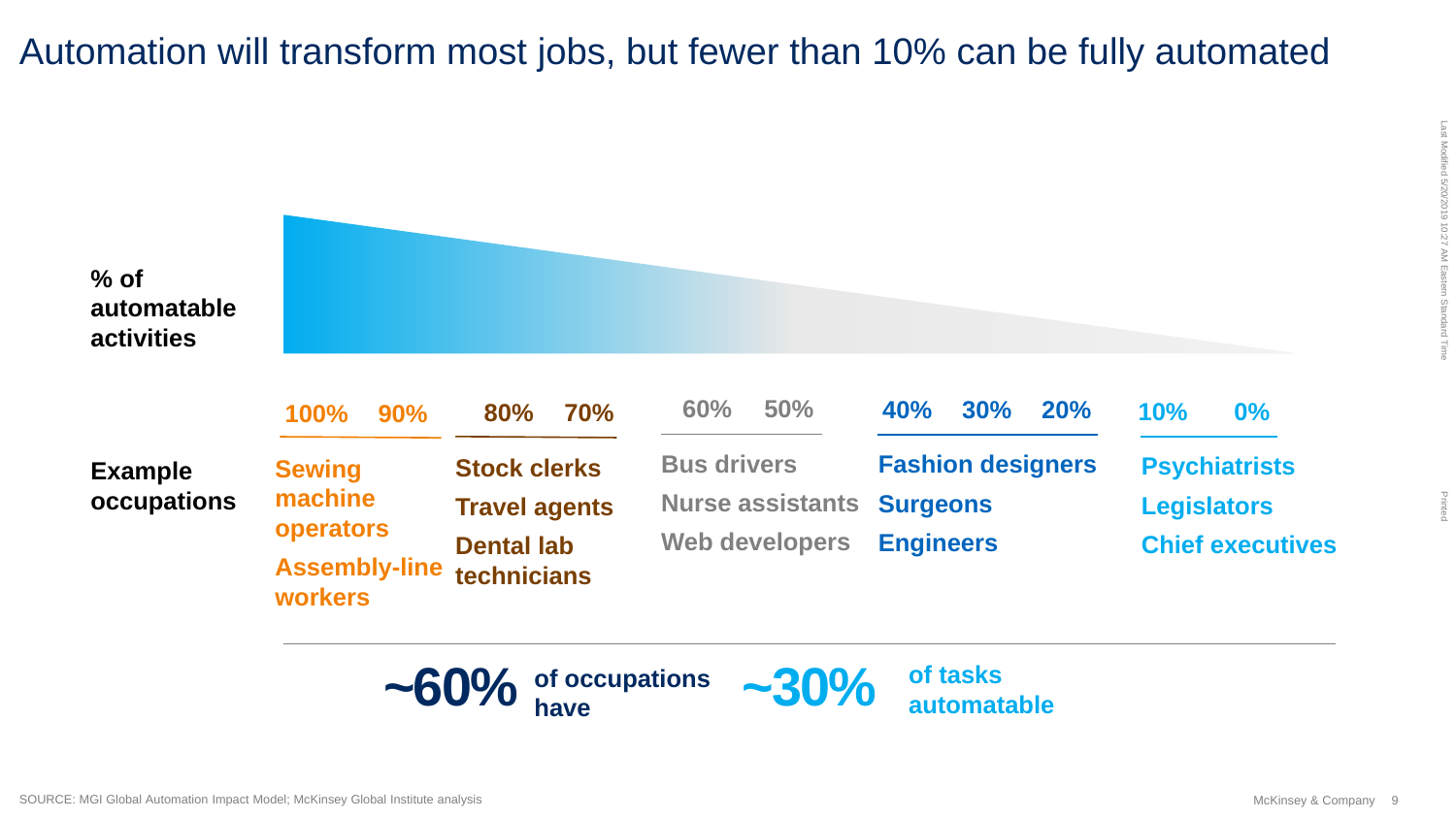### The automation potential of work activities varies by sector

Impact of automation by industry in the United States

#### **FTE weighted percent of technically automatable activities by industry using currently demonstrated technologies**  Percent





33

32

25

Last Modified 5/20/2019 10:27 AM Eastern Standard Time

Printed

using currently demonstrated technologies

1 We define automation potential by the work activities that can be automated by adapting currently demonstrated technology

SOURCE: MGI Global Automation Impact Model; McKinsey Global Institute analysis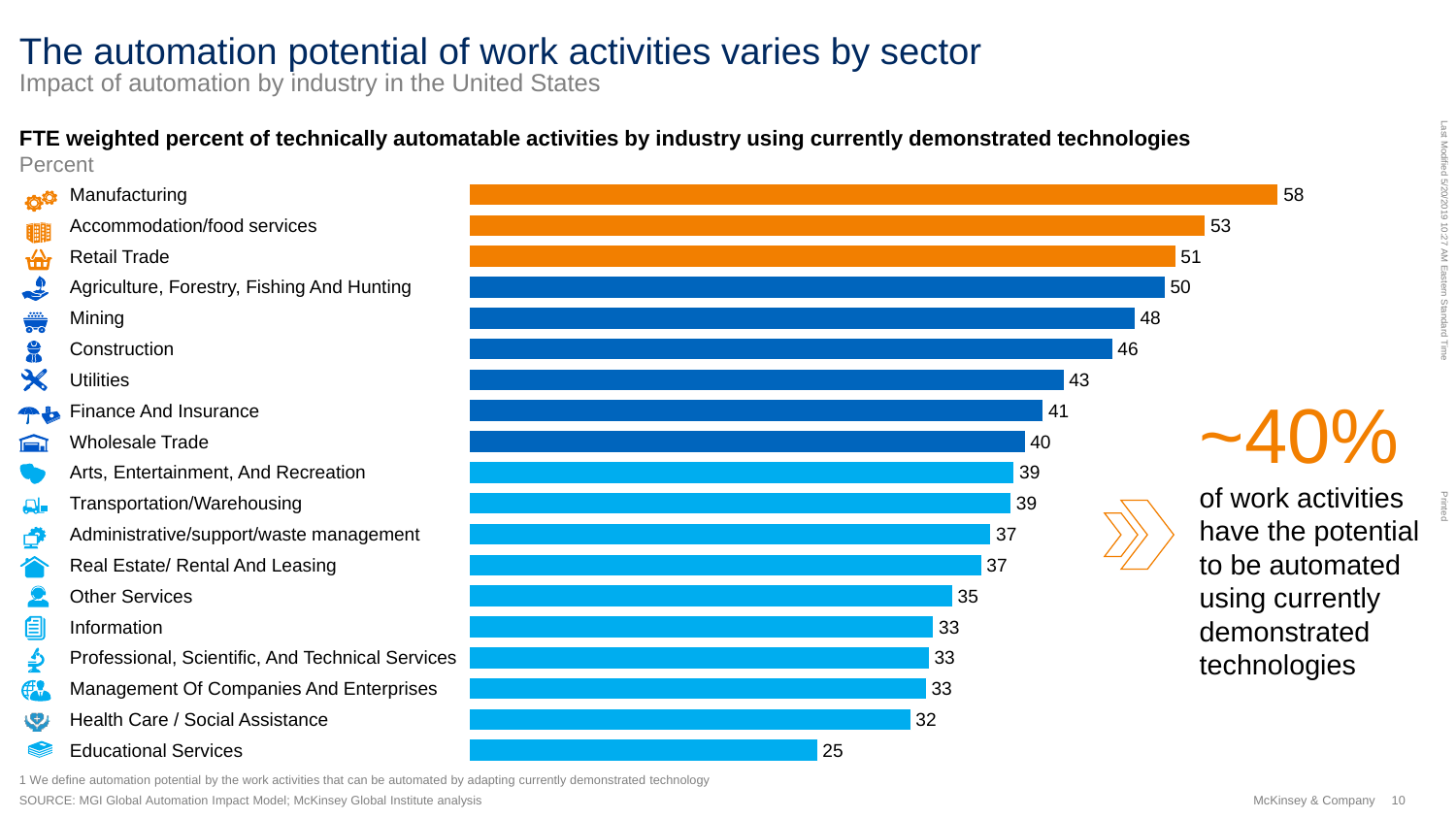#### The next wave of automation displacements will impact office support, food service, production jobs, and customer service

FTEs displaced by automation in midpoint scenario, 2017-2030<sup>1</sup>

 $30-60$  0-30 60-90  $\rightarrow$  90 **Workers with less than a college degree,** %

| <b>Office support</b><br>8.1M | <b>Production work</b><br>4.8M            | <b>Business/legal Health aides,</b><br>professionals<br>2.1M | technicians,<br>and wellness<br>2.1M |                                                                                     | <b>Mechanical</b><br>installation &<br>repair<br>2.0M |                                     |                        |  |
|-------------------------------|-------------------------------------------|--------------------------------------------------------------|--------------------------------------|-------------------------------------------------------------------------------------|-------------------------------------------------------|-------------------------------------|------------------------|--|
| <b>Food services</b>          | <b>Customer service and sales</b><br>4.0M | <b>Managers</b><br>1.4M                                      |                                      | Property<br><b>Maintenance</b><br>1.1M<br>and<br><b>Agriculture</b><br>1.2M         |                                                       | <b>STEM</b><br><b>Professionals</b> |                        |  |
| 5.4M                          | <b>Builders</b><br>2.2M                   | <b>Community services</b><br>1.4M                            |                                      |                                                                                     |                                                       |                                     |                        |  |
|                               |                                           |                                                              |                                      | <b>Educator and</b><br>workforce training<br>1.0M<br><b>Health</b><br>professionals |                                                       |                                     |                        |  |
|                               |                                           | <b>Transportation</b><br>services<br>1.2M<br>0.9M            |                                      |                                                                                     |                                                       |                                     | Arts <sup>2</sup> 0.3M |  |
|                               |                                           |                                                              |                                      |                                                                                     |                                                       |                                     |                        |  |

1 Based on midpoint automation estimate 2 Creatives and arts management

SOURCE: IPUMS ACS 2017, McKinsey Global Institute 2019

Printed

 $\overline{\exists}$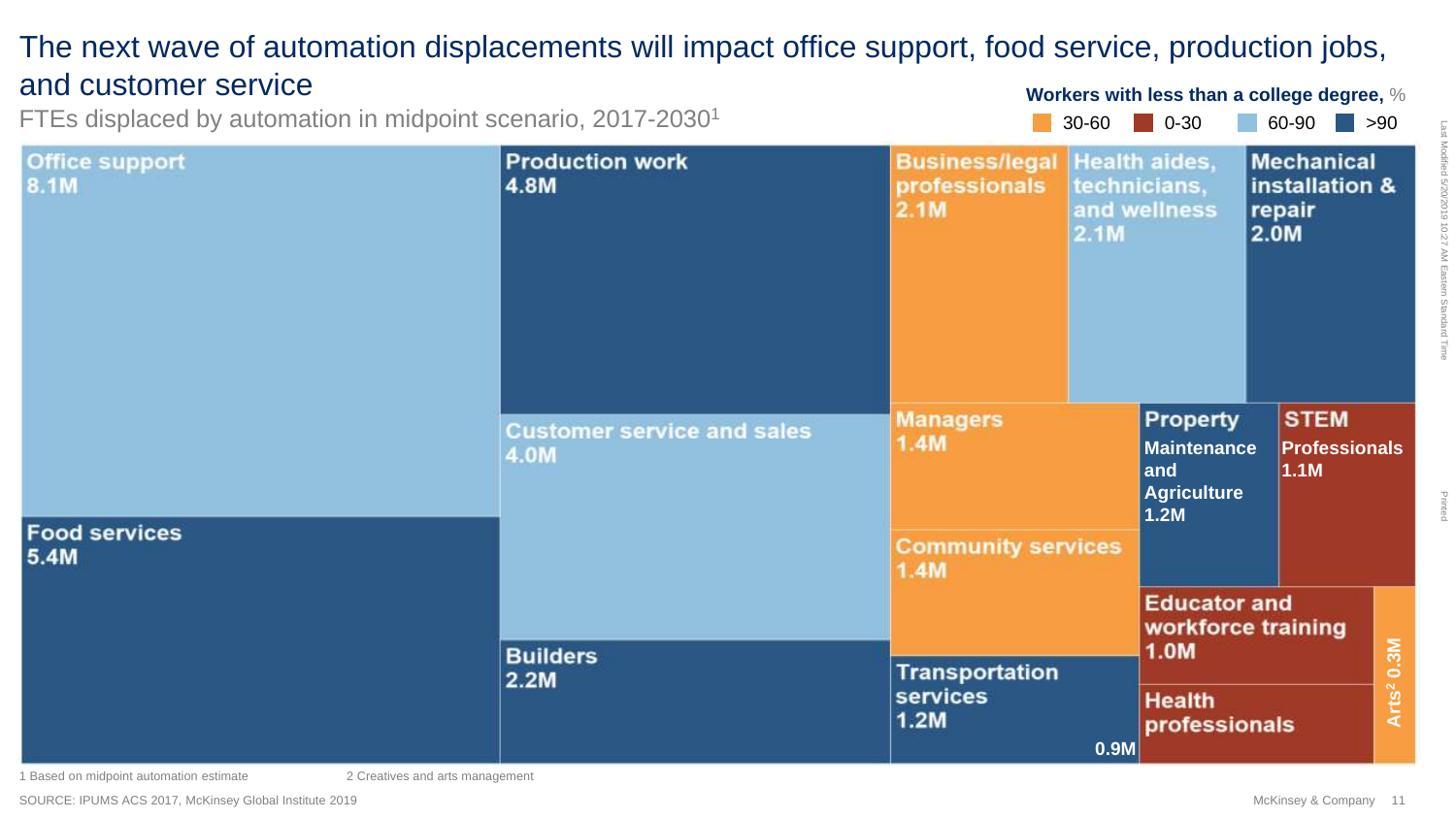### How will mix of occupations likely change?

Net impact of jobs lost jobs gained, 2016–30, midpoint automation

|                                               |                                         |                                                               | <b>United States</b> |
|-----------------------------------------------|-----------------------------------------|---------------------------------------------------------------|----------------------|
| <b>Some</b><br><b>categories</b><br>will grow | Care providers                          | <b>Doctors</b>                                                |                      |
|                                               |                                         | Nurses, physicians assistants, pharmacists                    |                      |
|                                               |                                         | • Care workers                                                |                      |
|                                               | Managers and<br>professionals           | <b>Executives</b>                                             |                      |
|                                               |                                         | <b>Managers</b>                                               |                      |
|                                               |                                         | <b>Engineers</b>                                              |                      |
|                                               |                                         | <b>Example 2 Set Architects, surveyors, and cartographers</b> |                      |
|                                               | <b>Builders</b>                         | <b>Construction workers</b>                                   |                      |
|                                               | <b>Customer</b>                         | <b>Food serving workers (hosts)</b>                           |                      |
| <b>.Others</b><br>may<br>decline              | interaction,                            | <b>Hotel and travel workers</b>                               |                      |
|                                               | Office support                          | <b>Financial workers</b>                                      |                      |
|                                               |                                         | <b>Administrative assistants</b>                              |                      |
|                                               | Other jobs, predictable<br>environments | <b>Production workers</b>                                     |                      |
|                                               |                                         | <b>Material moving machine operators</b><br>٠                 |                      |
|                                               |                                         | <b>Food preparation workers</b>                               |                      |
|                                               |                                         | <b>General mechanics</b>                                      |                      |

Other jobs, unpredictable ▪ **Emergency first responders** environments ▪ **Machinery installation and repair workers**

#### $\blacksquare$  -35 or less  $\blacksquare$  -25 to -34  $\blacksquare$  -15 to -24  $\blacksquare$  -5 to -14  $\blacksquare$  Within  $\pm 5$ **% change in FTEs** 5 to 24 25 to 49 50 to 99 100 or more

# Up to  $26$

## million (16% of workforce)

Americans may need to switch occupational groups by 2030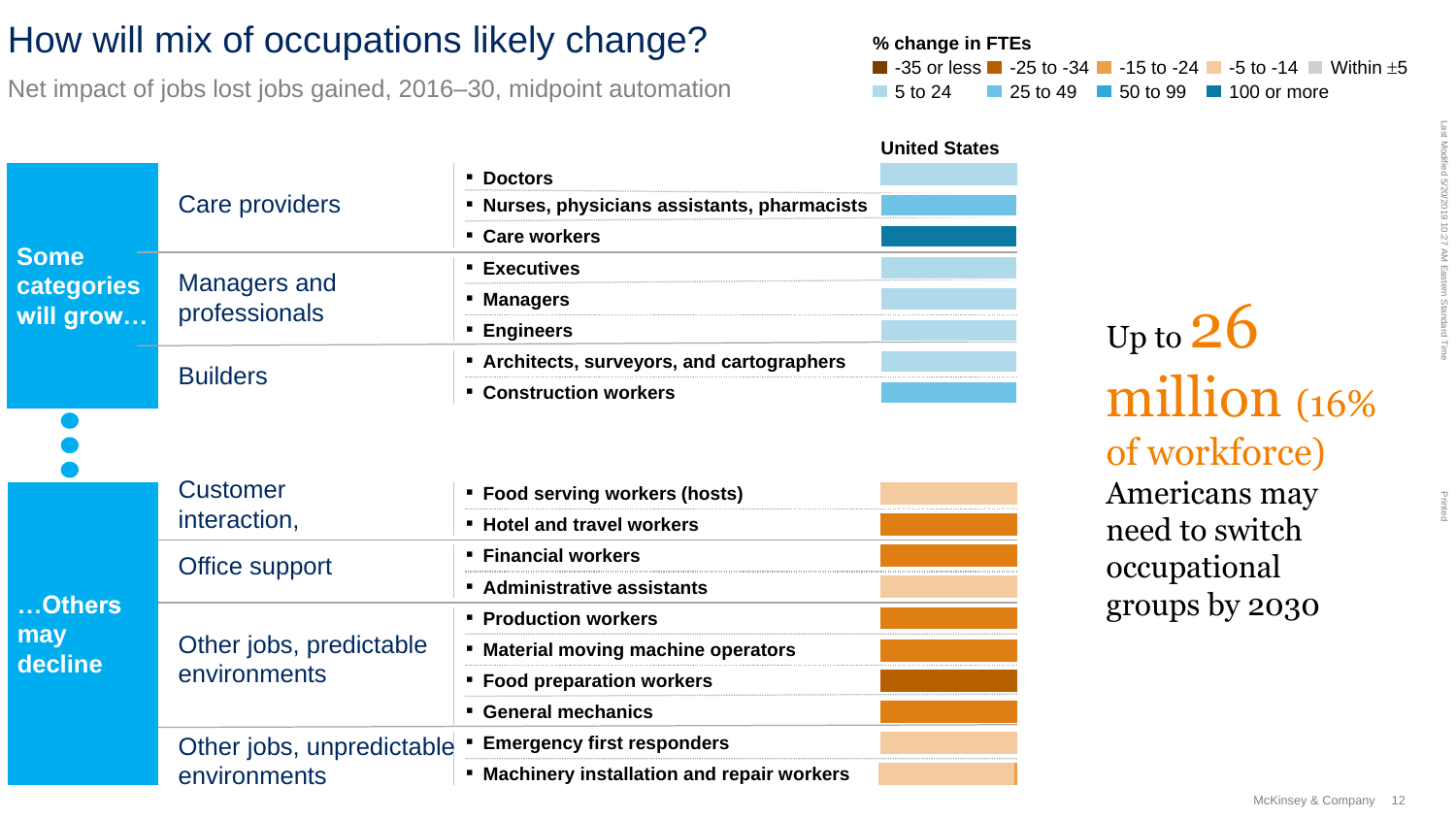#### The skills needed in the workforce will shift, towards more technological and socioemotional skills